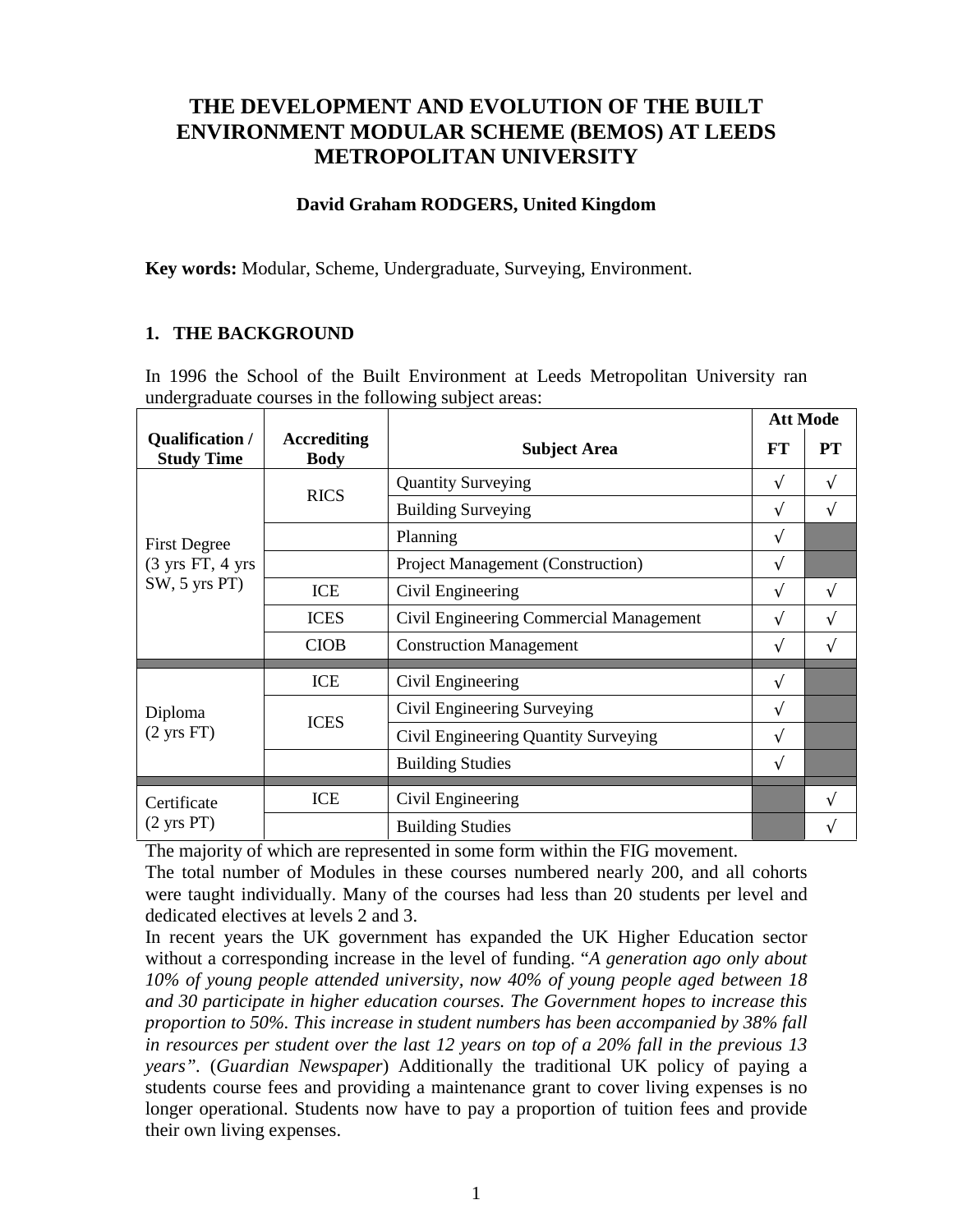Courses in the School of the Built Environment are of a vocational nature with great emphasis being placed on professional body accreditation. To retain this accreditation we have to respond to changes within the relevant industry. In recent years several reports have been published (*Latham 1994, Egan 1998*) claiming that graduates from Built Environment type courses have little knowledge of discipline's other than their own, have poor communication skills and are not confident with IT. Education and quality are inextricably interlinked. *" quality will not improve and costs will not reduce until the industry educates its workforce not only in the skills required but in the culture of teamwork."(Para 56, Rethinking Construction)*

If the School of the Built Environment was to survive we had to respond to these events and criticisms.

# **2. THE RESPONSE**

The decrease in the unit of funding has forced the University to look at ways of reducing costs. After looking at the course programme within the School of the Built Environment it was obvious that many courses were effectively running the same modules but with different titles. By examining the content of similar modules delivered to each cohort within the school it was very often possible to replace 3 or 4 with a single common module. Elective modules chosen by just 2 or 3 students were deemed to be uneconomical and discontinued. Through this rationalisation process the original 200 modules were reduced to 83 without any corresponding reduction in the number of accredited courses.

While reducing the module count and redesigning the courses we were aware that we must not lose sight of the requirements of industry. The following table shows the main qualities that employers are actually looking for and those that academics believe they are looking for, the main disagreements are highlighted:

|                          | <b>EMPLOYERS</b>                        | <b>ACADEMICS</b>                        |
|--------------------------|-----------------------------------------|-----------------------------------------|
| 1 <sup>st</sup>          | Effective communication                 | Effective communication                 |
| 2 <sup>nd</sup>          | Team work ***                           | Independent judgement***                |
| 3 <sup>rd</sup>          | Ability to solve problems               | Ability to solve problems               |
| 4 <sup>th</sup>          | Analytic skills                         | <b>Enquiry and research skills***</b>   |
| 5 <sup>th</sup>          | <b>Flexibility and adaptability***</b>  | Analytic skills                         |
| $\overline{6^{th}}$      | Self skills (awareness, confidence etc) | Logical argument                        |
| 7 <sup>th</sup>          | Decision making skills                  | Decision making skills                  |
| 8 <sup>th</sup>          | Independent judgement***                | Self skills (awareness, confidence etc) |
| $\mathbf{q}^{\text{th}}$ | Numeracy***                             | Imagination and creativity              |
| $10^{\text{th}}$         | Logical argument                        | <b>Flexibility and adaptability***</b>  |
| $11^{\text{th}}$         | <b>Enquiry and research skills***</b>   | Relate to wider context                 |
| $12^{\text{th}}$         | Imagination and creativity              | Team work***                            |
| $13^{\text{th}}$         | Use IT                                  | Use IT                                  |
| 14 <sup>th</sup>         | Relate to wider context                 | Specialist subject knowledge            |
| 15 <sub>th</sub>         | Specialist subject knowledge            | Numeracy***                             |

(*Employer Satisfaction: Interim Report, QHE Project Report*)

The result of this rationalising and restructuring is the Built Environment Modular Scheme (BEMOS). A "Scheme" has been defined by the HEQC as: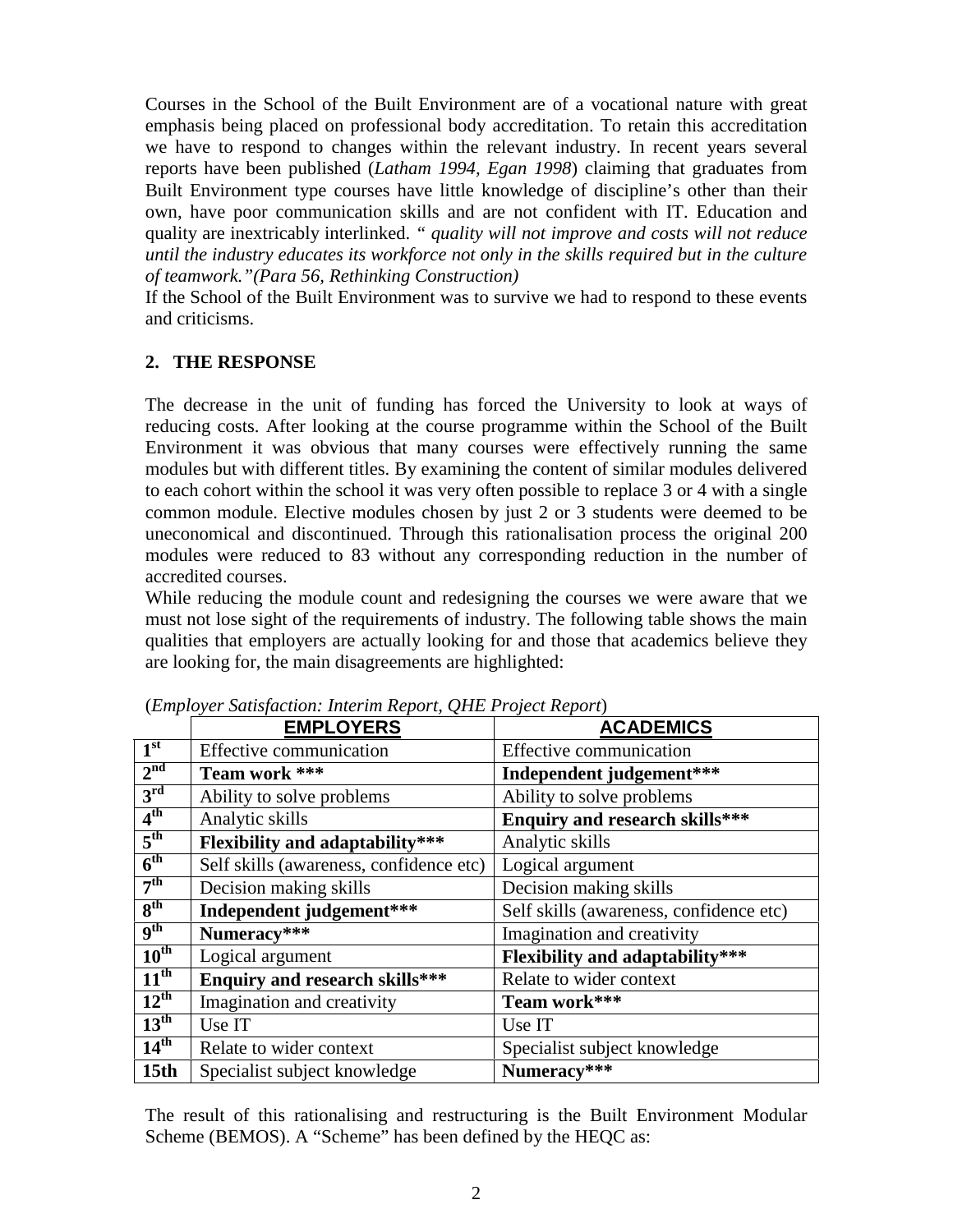*'Schemes' are the product of a modular curriculum framework. They encompass a curriculum that is broader than that defined by a single programme and award….schemes embrace the notion of the systematic arrangement / organisation of parts (modules / units) within a common regulatory framework, but the parts also include curricular elements that are larger than the individually assessed modules i.e. pre-defined routes, pathways and programmes, which lead to named awards.*

#### HEQC, 1997,p8

Currently the scheme offers the following awards, 2 of which are accredited by the Royal Institute of Chartered Surveyors (RICS) and 3 by the Institution of Civil Engineering Surveyors (ICES). The RICS and ICES being the two UK professional bodies within FIG.

|                                                                             |                                   |                                          | <b>Att Mode</b> |           |
|-----------------------------------------------------------------------------|-----------------------------------|------------------------------------------|-----------------|-----------|
| Qualification /<br><b>Study Time</b>                                        | <b>Accrediting</b><br><b>Body</b> | <b>Subject Area</b>                      | FT              | <b>PT</b> |
| <b>First Degree</b><br>$(3 \text{ yrs FT}, 4 \text{ yrs})$<br>SW, 5 yrs PT) | <b>RICS</b>                       | <b>Quantity Surveying</b>                |                 | $\sqrt{}$ |
|                                                                             |                                   | <b>Building Surveying</b>                | V               | V         |
|                                                                             | <b>BIAT</b>                       | <b>Architectural Technology</b>          |                 | V         |
|                                                                             |                                   | Project Management                       |                 | $\sqrt{}$ |
|                                                                             |                                   | <b>Project Management (Construction)</b> |                 | V         |
|                                                                             | <b>ICE</b>                        | Civil Engineering                        |                 | $\sqrt{}$ |
|                                                                             | <b>ICES</b>                       | Civil Engineering Commercial Management  |                 | V         |
|                                                                             | <b>CIOB</b>                       | <b>Construction Management</b>           |                 | $\sqrt{}$ |
|                                                                             |                                   | <b>Building Control Engineering</b>      |                 | V         |
|                                                                             |                                   | Housing                                  |                 | V         |
|                                                                             |                                   | Human Geography                          | $\sqrt{ }$      | V         |
|                                                                             |                                   | Urban and Regional Planning              |                 | $\sqrt{}$ |
| Diploma<br>(2 yrs FT, 3yrs<br>PT)                                           | <b>ICE</b>                        | Civil Engineering                        | $\sqrt{ }$      | $\sqrt{}$ |
|                                                                             |                                   | Civil Engineering Surveying              | $\sqrt{ }$      | V         |
|                                                                             | <b>ICES</b>                       | Civil Engineering Quantity Surveying     | V               | V         |
|                                                                             |                                   | <b>Building Studies</b>                  | V               | V         |
|                                                                             |                                   | Housing                                  |                 | V         |

The BEMOS scheme is designed around a two semester year. Each semester is made up of 4 modules and to minimise costs the maximum amount of commonality is achieved. From a financial point of view this works well, allowing courses to be run that would not be financially viable if the cohort was taught by itself. It also facilitates student movement around BEMOS courses in the early part of level 1. Unfortunately courses tend to lose their individual identity and this can be unsettling for new students, i.e. Quantity Surveying students cannot understand why they are being taught alongside Civil Engineering students.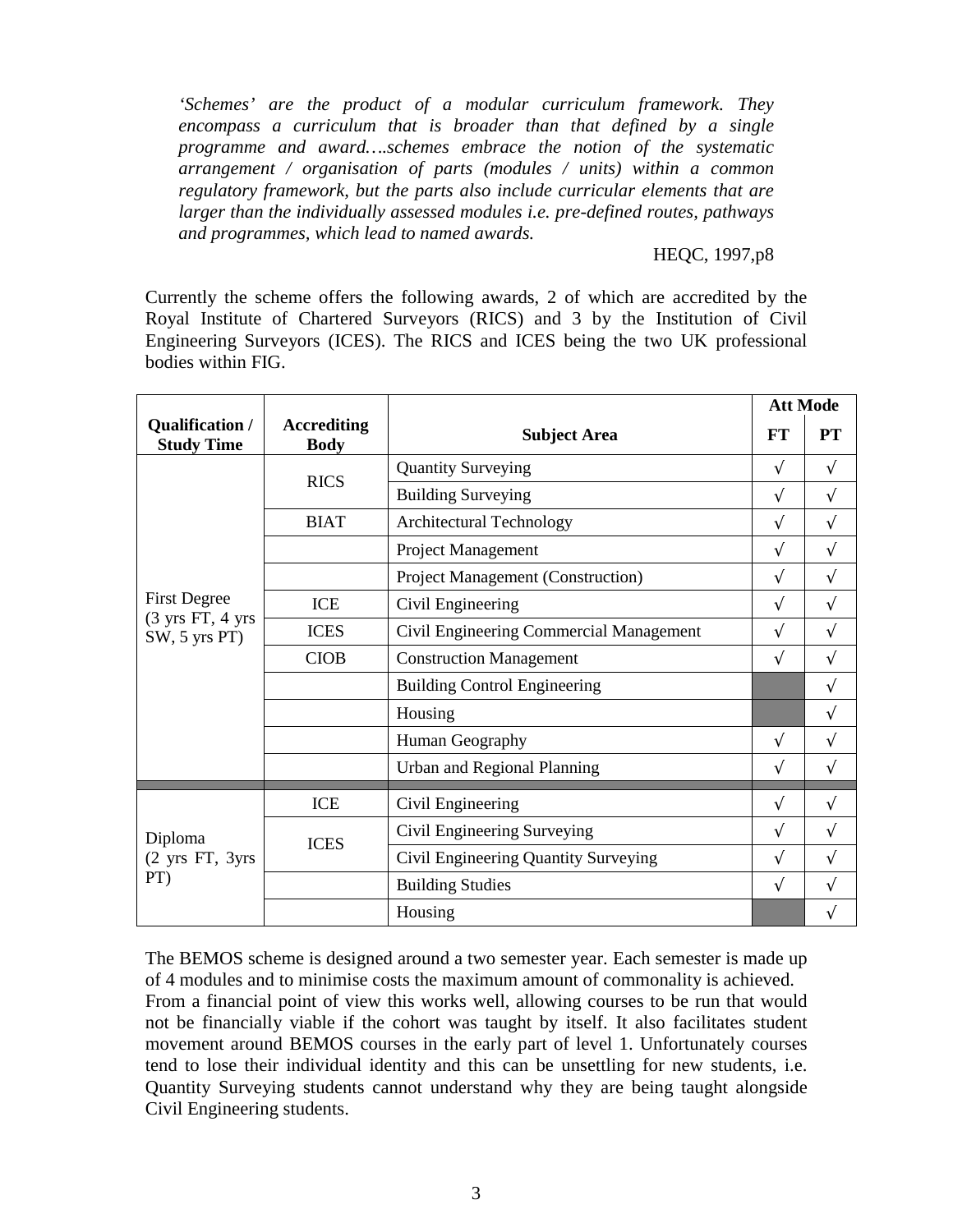# **TWO SEMESTER MODEL**



# **DIAGRAM OF THE BEMOS SCHEME**



If a students academic qualifications at the time of application are not of a standard that will allow entry onto a degree course they can normally be enrolled on a diploma. Upon successful completion of the diploma they can progress onto the final level of a relevant degree course, though completion may take 3 semesters.

Within the scheme courses can have contained awards embedded within them. The Civil Engineering courses are made up of two named awards, the BSc (Hons) Civil Engineering and the HND Civil Engineering plus an additional 3 contained awards, with the first 3 semesters being common to each course. The student does not have to decide his final route until the end of the third semester.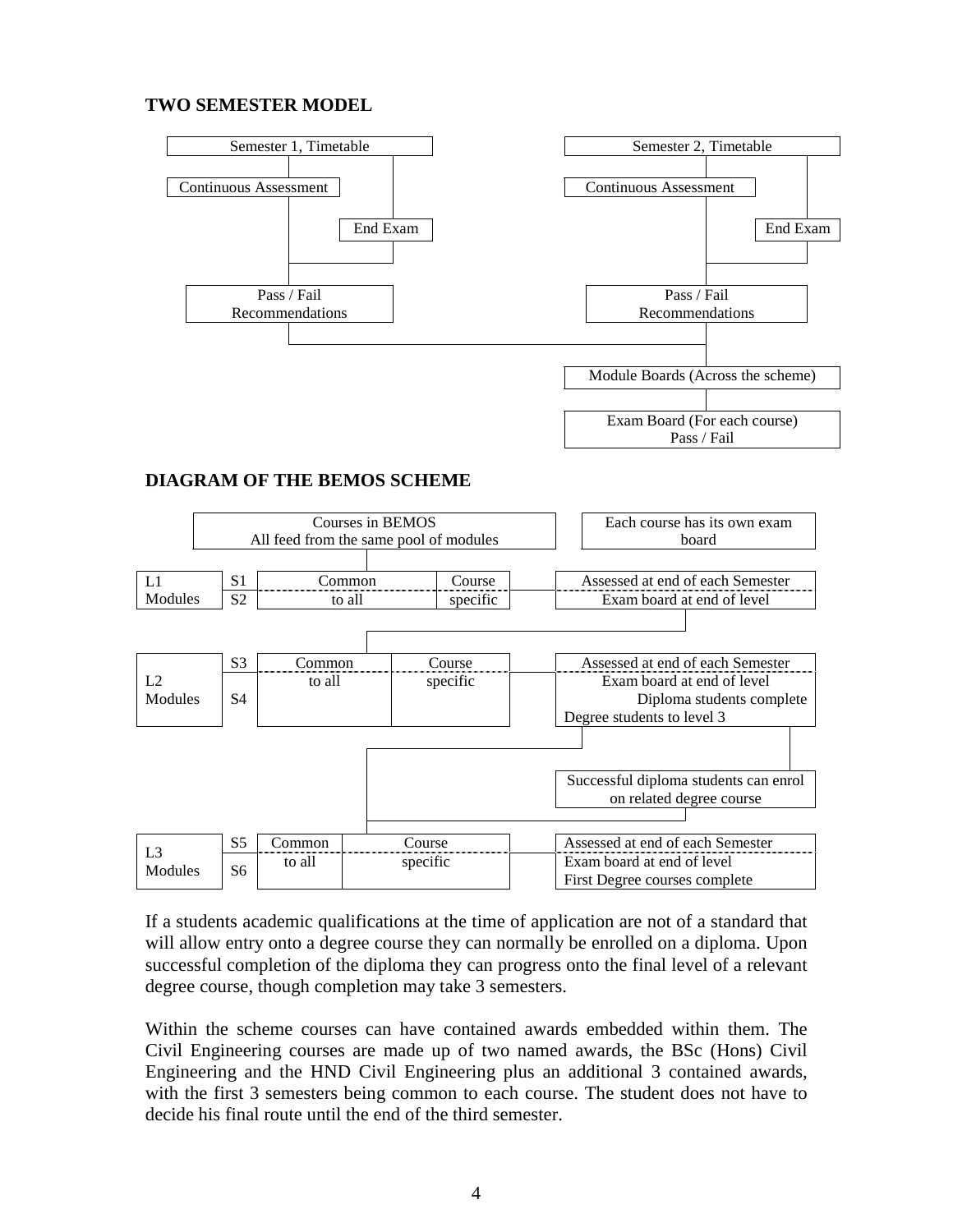#### **CIVIL ENGINEERING ROUTES WITHIN BEMOS**



Two influential reports were published in the UK in the 1990's*, (Constructing The Team, Latham 1994 and Rethinking Construction, Egan 1998)* highlighting several perceived deficiencies within the skills base of the construction related industries. The main ones being:

- Communication skills
- Team building skills
- IT skills

The BEMOS scheme attempts to address these deficiencies by placing great emphasis on the development of Inter – disciplinary working and transferable skills. Each of the 3 levels has a specific module that requires students to work closely with those on other courses.

- Level 1 follows a multi-disciplinary approach through shared learning of core knowledge along side other disciplines, this is achieved through common core modules. The appreciation of roles and issues in the built environment and the introduction to team working skills are a specific learning outcome of the "Contemporary Issues in the Built Environment" module.
- Level 2 follows an inter-disciplinary approach through a common core module, the "Interdisciplinary Project", which specifically aims to enable students to adopt some aspect(s) of their own discipline's traditional duties. This takes the form of a project with students from different disciplines acting out their relevant roles.
- Level 3 adopts an inter-professional approach through the common core module "Inter-professional Studies". At this level there is need for a deeper appreciation of the varied problems that arise in the work environment, problems that cannot be appreciated by simple role-playing. Learning scenarios within this module centre around problems of a complex nature which reflect current challenges facing the built environment / construction industry.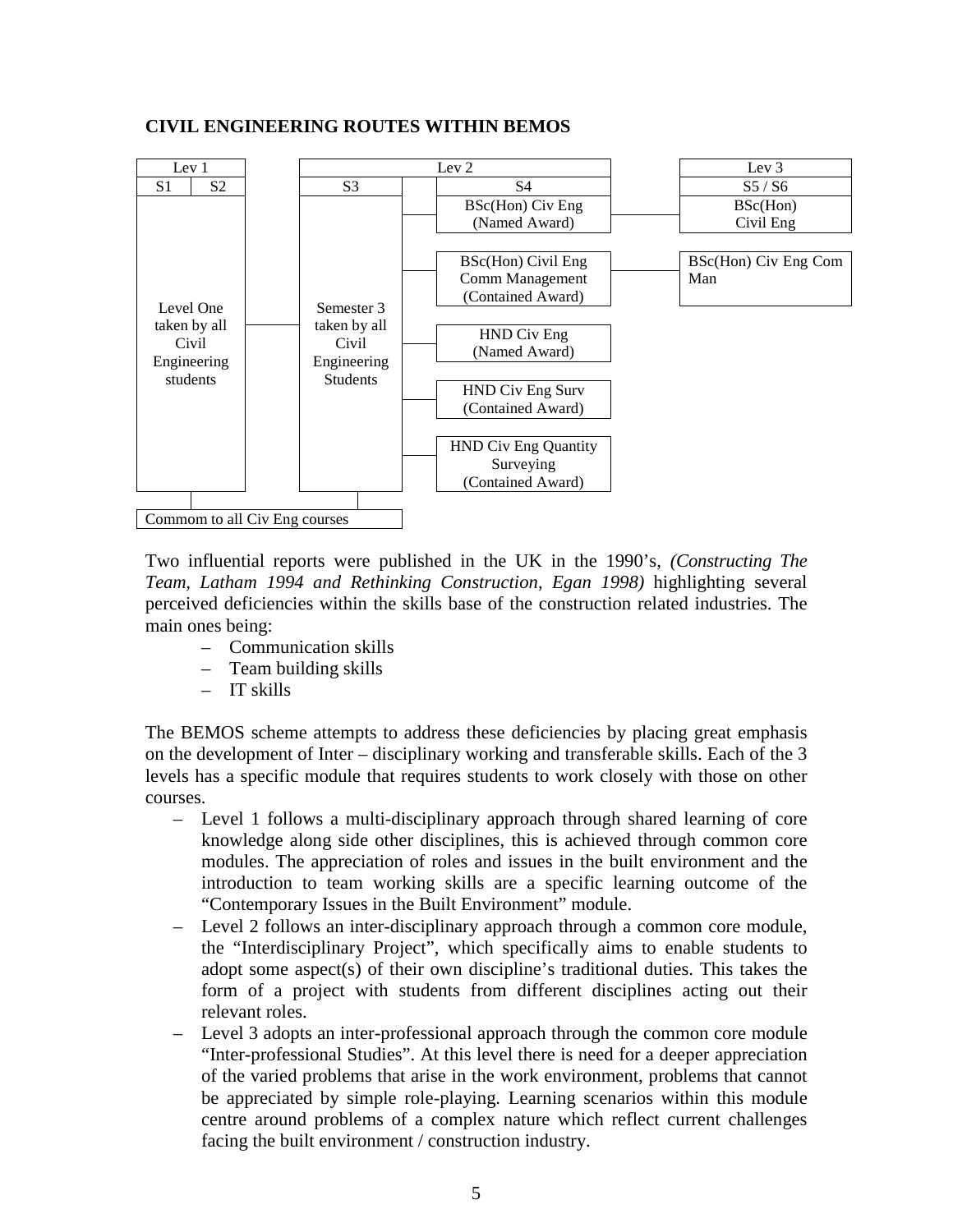These modules are designed to make students aware of common objectives, develop an appreciation and understanding of the different roles played by people working within the Built Environment, and encouraging communication and team building skills. Within these modules we are specifically attempting to develop the following transferable skills:

- Social and Environmental awareness Organisation of groups
- Professional Awareness, Standards and Ethics Co-ordination of expertise
- Collaboration in problem solving Self analysis
- 
- 
- 
- 
- Leadership Peer analysis

The remaining transferable skills are developed within the other modules:

- Creativity and Application Personal Skills
- Information Technology Study skills / Research
- -

# **3. THE PROBLEMS**

From the staffs point of view course and module ownership is no longer clearly defined. In the past the learning outcomes of a specific module have been developed for a specific course. Modules for a Civil Engineering course would have a different feel than those for a Quantity Surveying or Planning course. In a large modular scheme a specific module may have to satisfy several routes through the scheme. The learning outcomes will be less specific than for a module dedicated to a specific route. There is a feeling within the academic community that the drive for commonality is watering down the technical content of the modules. However industry, the people who purchase our final product, do not perceive it as a problem. They value communication skills and the ability to work in a team above specialist subject knowledge.

The drive to a mass higher education system has led to a large increase in student numbers from families with no experience of higher education. Very often their families can give no financial help and are unable to empathise with the problems their student offspring are experiencing because they have not been through it themselves. These types of problem frequently lead to high attrition rates, which in turn exacerbate the funding problems of the University. The BEMOS scheme is attempting to minimise these problems by seeking out and addressing the root causes of high student attrition.

Many UK Universities now organise the academic year around two 15 week Semesters, with modules being taught and assessed within a single semester. The majority of level one students are coming from an educational system based on three terms, with each subject being taught and assessed over the full academic year.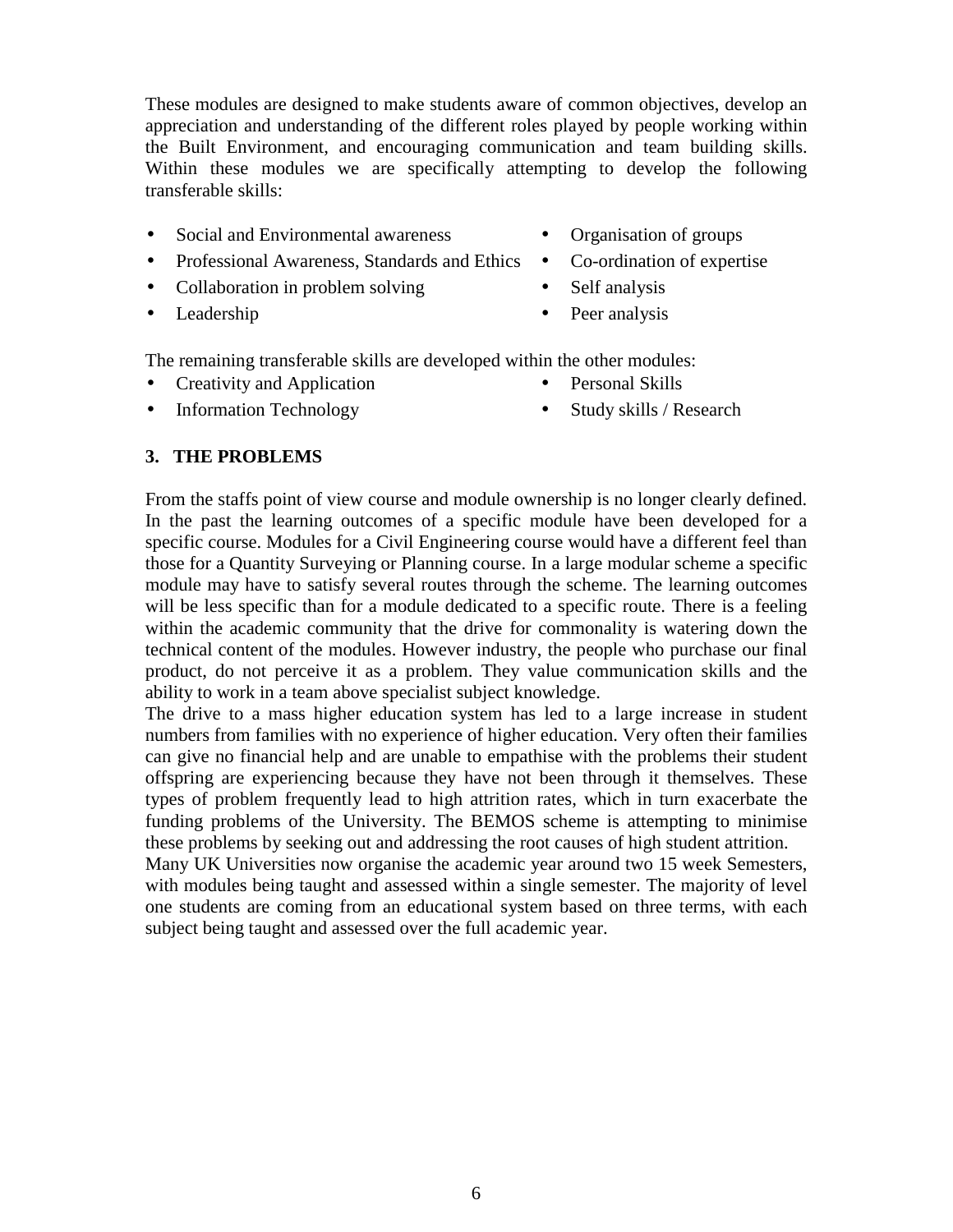#### **TRADITIONAL 3 TERM MODEL**



It is apparent that students do not realise the importance of this fundamental change in the structure of the academic year until they reach the first set of critical assessments at the end of semester 1, and then it may be too late. The assessment pattern for a module can follow one of three modes:

#### – Coursework Only – Coursework & End Exam – End Exam only

When the assessment is coursework only there may be one or there may be multiple pieces of work making up that assessment. If there is only one item success hinges on the quality of that single piece of work. Level one student's are not used to critical assessments taking place at the end of January and they fail to realise the consequences. University regulations specify a maximum number of modules that can be carried over between levels. Students can exceed these limits in the assessment that occurs at the end of semester 1 thus leaving no room for error in semester 2. The School is changing the pattern of assessment that takes place at the end of semester 1 and discouraging any assessment that is based on a single item of work.

A feature of the BEMOS scheme is the group / interdisciplinary work. It has become apparent that the introduction of these modes of working is not straightforward. The module that introduces all level 1 BEMOS students to the concept of interdisciplinary work is called "Contemporary Issues in the Built Environment". Amongst other things the module aims *"To provide students with an understanding of the social, economic, and environmental contexts within which development takes place and to examine the roles of the different actors and agencies within the development process".* The teaching and learning strategies used to achieve this are *"A lecture series supported by tutorials covering key issues, roles and skills. Students will be divided into interdisciplinary groups for the tutorials and to undertake a place – specific case study of issues and processes in the built environment."* The module was taken in semester 1 and initially produced a high failure rate.

The reason for the high failure rate proved to be social rather than academic in nature. The students were in their first semester at a new University. They found it very hard to establish working relationships with people studying different disciplines than their own. The University is committed to developing inter-disciplinary working, but accepts that it is unfair to expect students to establish working relationships with students on other routes before they have mastered the relationships within their own cohort. As a consequence of this the teaching and learning strategies for this module have been changed and students are no longer split into inter-disciplinary groups at level one.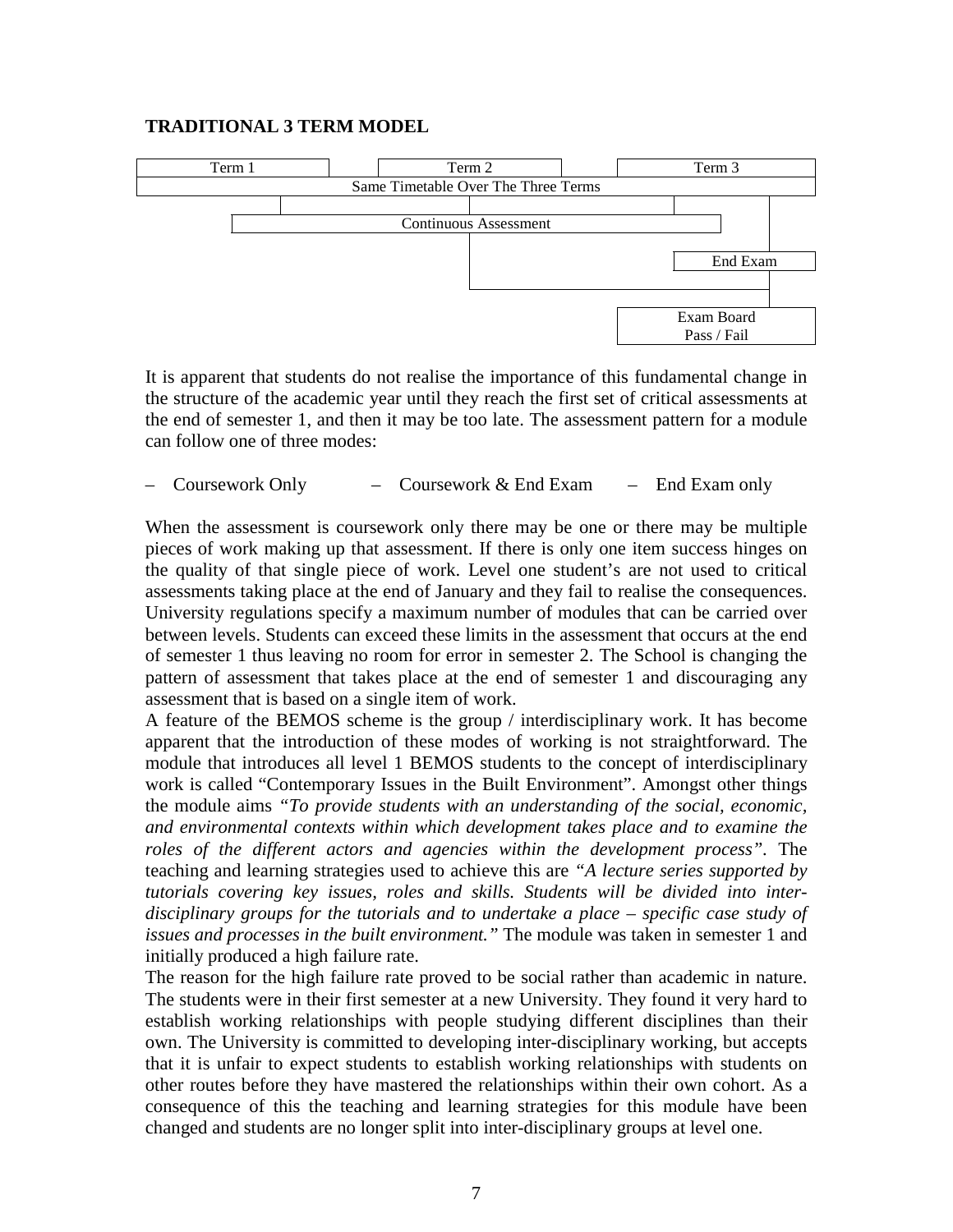The change in the funding regime has led to the majority of students being in some form of regular employment. This is forcing the realisation that what constitutes a full time student in the  $21<sup>st</sup>$  century is not the same as in the  $20<sup>th</sup>$ , the difference between a full time and part time student is rapidly diminishing. In a tacit acceptance of this the timetables within the BEMOS scheme attempt to avoid fragmentation and keep two days a week free so that students can take up some form of paid employment. This seems to send the wrong message to some students, especially those at level 1, who assume that if the timetable indicates they only have to attend lectures on 3 days of the week they only have to do University work on 3 days of the week as well. The effect of this is to make contact with students difficult to maintain. If lectures have to be suddenly changed or a visiting lecturer is arranged at short notice it can be difficult to inform the relevant students. Computer based electronic communications will not solve the problem as very few students have access to e-mail away from the University, perhaps text messaging via mobile phones may provide a solution.

Initially level one students felt lost within BEMOS, experiencing difficulty in developing loyalty to a course that is just one of many possible routes through. A timetabled "Professional Development" module has now been developed for each route providing a platform for visiting speakers, site visits, specialist lectures, etc, and a focal point that helps to create a group dynamic.

The concept of module ownership has clearly changed under BEMOS. Under the old system a module was developed for a specific course with ownership effectively held jointly by the course and the module leader. Within BEMOS the module leader and BEMOS own each module within the scheme jointly. The course team decide which modules are to be taken by their course and construct the timetable in such a way that their students can attend the required lectures / tutorials. In some routes a module may be of crucial importance in others it may be on the periphery, but the module will be taught and assessed in exactly the same way to all routes.

Within the UK different subject areas are funded by the Government at different rates. Civil Engineering related modules within the BEMOS scheme are funded at a higher rate than other subject areas. A modules importance may be judged by its financial rate of return rather than its intrinsic value to a particular route through the scheme.

The success of BEMOS will be measured by its acceptance within the professions and industry. External examiners are appointed to ensure that assessment across all modules is fair, competent and to the same standard. Module results are passed to the examination boards of the courses that make up the scheme and here the externals ensure that the students are treated equitably and within the University regulations.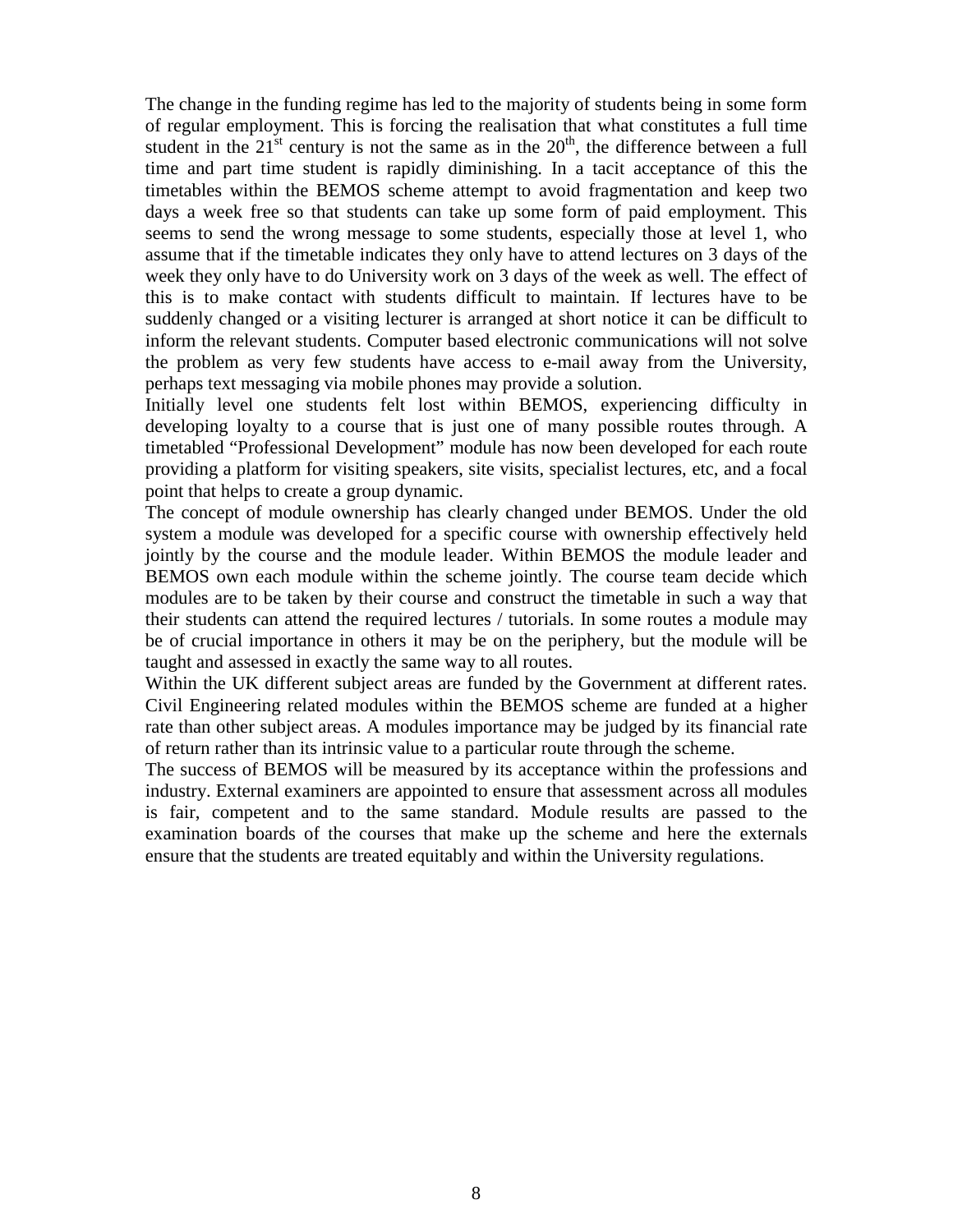# **ORGANISATION OF MODULE / EXAM BOARDS**



The problem here was in the organization of the Module Boards. External examiners are normally appointed because of their links with accrediting professional bodies, industry or academic reputation. Their appointment is course and not module specific. One course might consider a module to be very important and another may consider that it provides little more than peripheral knowledge. The external examiners must be made aware that they now have two rolls to play:

- Protect the standards and ensure that the academic decisions made within their own specific route through the scheme are equitable,
- Have a joint responsibility to ensure a common standard of assessment across all modules within the scheme.

#### **4. CONCLUSION**

The Built Environment Modular Scheme is successfully changing the nature of the undergraduate courses within the School of the Built Environment at Leeds Metropolitan University. Technical skills are no longer the prime requirement, students must have the ability to communicate and work within a team.

Initially the BEMOS scheme had many faults, most of these becoming very obvious very quickly:

- Culture shock to level 1 students moving from a 3 term to a 2 semester pattern
- Format of the assessment at the end of level 1, semester 1
- Ownership of modules
- Lack of higher education track record within family
- Most students are in some form of regular, paid employment
- Course cohesion
- Communication with students.

The School of the Built Environment at Leeds Metropolitan University is making every effort to address these problems. Industry and the Professional bodies are very supportive of the BEMOS scheme and are happy with the product that we are producing. The Royal Institute of Chartered Surveyors has recently entered into a "Partnership Agreement" with the University based on courses within the scheme.